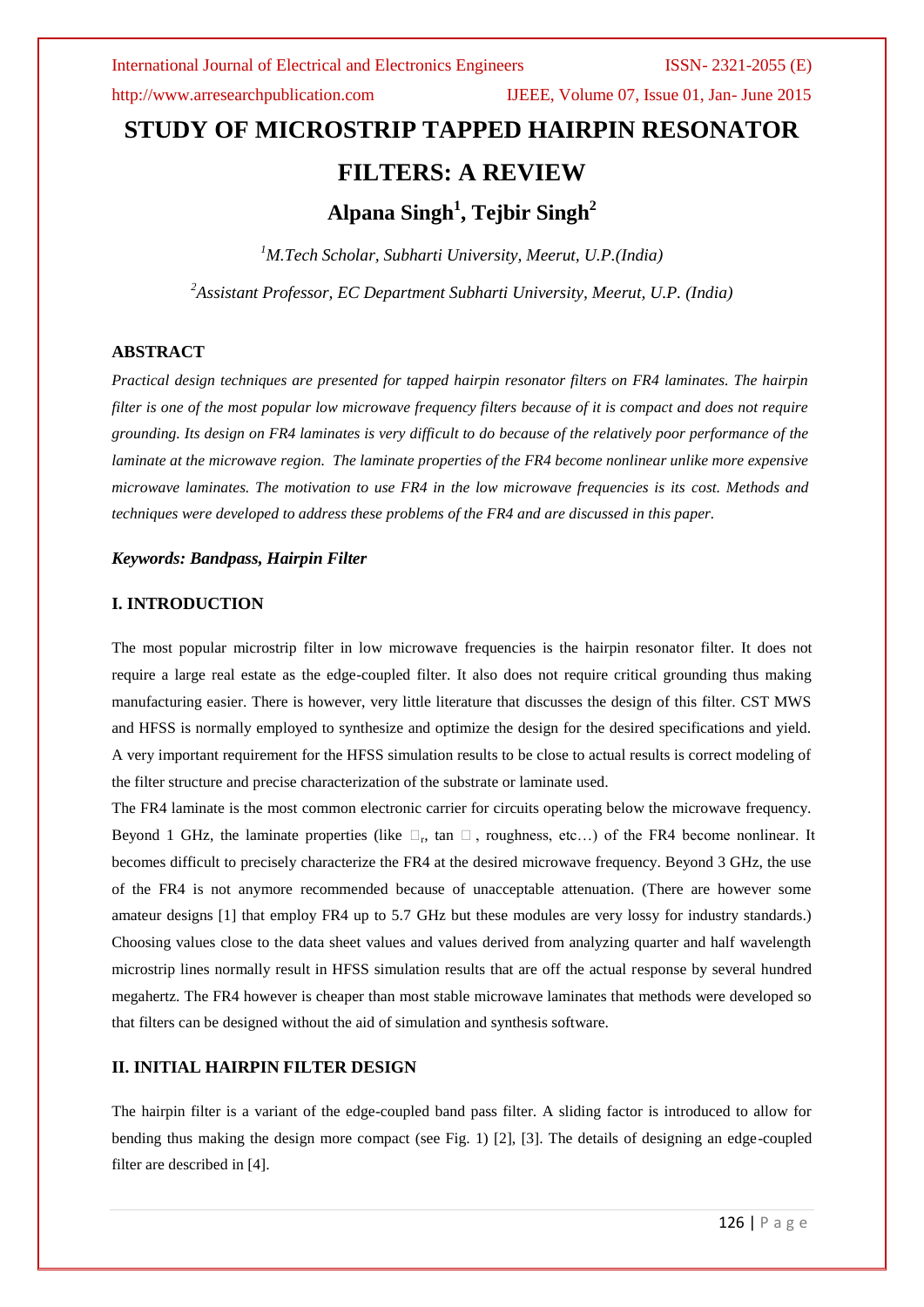### http://www.arresearchpublication.com IJEEE, Volume 07, Issue 01, Jan- June 2015

The structure depicted in Fig. 1c however, was observed to introduce a large insertion loss and an unacceptable return loss in FR4 laminates. A tapped hairpin resonator filter has a smaller insertion loss and better return loss. This is a variant of an edge-coupled filter that contains a matching stub (see Fig. 2). Varying the length of this stub and the tapping distance varies the return loss and consequently the insertion loss.

Optimizing the design using HFSS software where the substrate parameters are:

dielectric constant,  $\varepsilon_r = 4.77$ 

laminate height, *H = 59 mil*

metal thickness, *T = 0.7 mil*

loss Tangent, Tan  $\delta$  = 0.008

roughness  $= 0.075$  mil

relative permeability, *Mur = 1*

conductor conductivity, *Cond = 5.88E+07*

*cover height = 3.9E+34 mil*



**Figure 1. (a) Edge-Coupled Filter (b) The Resonators are Moved to Provide for a Slide Factor,** *b*



## **Figure 2. (A) Edge-Coupled Filter with Matching Stub (B) The Matching Stub is Incorporated into the Resonator Thereby Forming the Tapped Hairpin Resonator Filter**

often lead to results that are several hundreds of megahertz away from the actual results [5]. Patterns on the behavior of the filter were observed during the characterization and testing of different filter samples. Each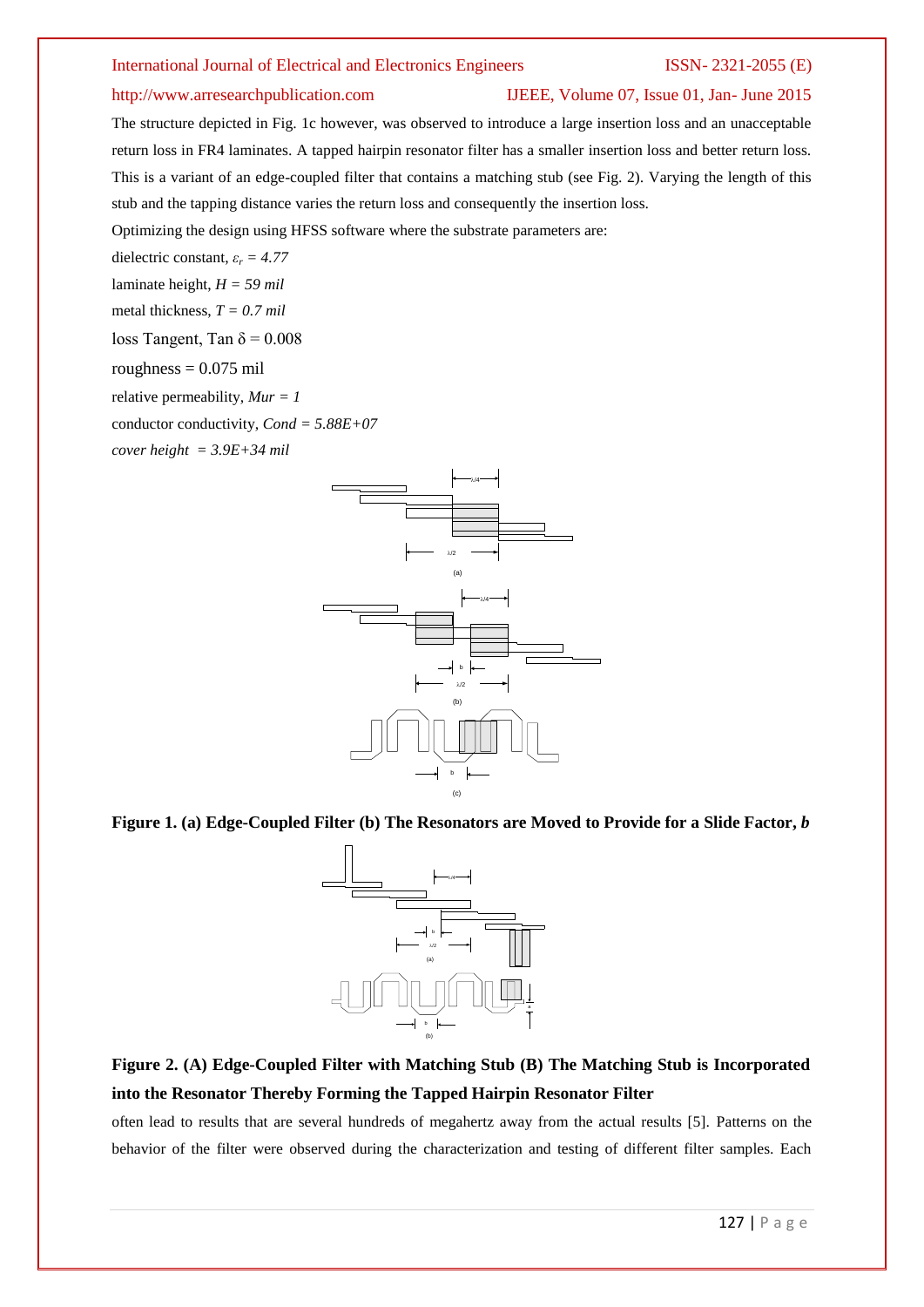### http://www.arresearchpublication.com IJEEE, Volume 07, Issue 01, Jan- June 2015

sample has a specific structural dimension altered to test the effect on the filter response. These patterns are presented in the next section.

### **III. DESIGN PATTERNS**

The following design patterns were observed while a filter is being designed experimentally for the Digital Microwave Radio project of the Advanced Science and Technology Institute. The filter must be able to operate between 2.32-2.36 GHz. The filter response at 2.45 GHz should be about 15 dB below the average insertion loss between 2.32-2.36 GHz thereby providing an additional 15 dB LO rejection to the mixer. The insertion loss at 2.54-2.58 GHz should be as low as possible. A second channel requires a filter with a passband at 2.54-2.58 GHz but rejects the 2.32-2.36 GHz frequencies.

The filters made throughout the experiment are  $5<sup>th</sup>$  order filter. Fewer orders would provide poor selectivity and more orders would make the design too large.

### **3.1 Initial Design**

An edge-coupled filter is first designed using the steps enumerated in [4]. The  $Z_{\text{oo}}$ ,  $Z_{\text{oe}}$  values and the laminate parameters are then sent to the LineCalc transmission line calculator [6] to determine the length of the resonator, the spacing and the width. A slide factor is then introduced to provide for the bending of the resonator into a hairpin structure. The basic structure is shown in Fig. 3 including the dimensions varied to determine the specific response of the filter.



# **Figure 3. Tapped Hairpin Resonator Filter Dimensions. The Structure is Assumed to be Symmetric So that S11=S<sup>22</sup> and S21=S<sup>22</sup> and that Fewer Variables Could be Used**

The dimensions used in most of the experiments were:

- *a = 263 mils*
- *b = 525 mils*
- *c = 131 mils*
- *d = 416 mils*
- *e = 171 mils*
- *f = 416 mils*
- *g = 430 mils (1 mil=* 0.00254 centimeters*)*

The width of the 1<sup>st</sup> resonator according to the steps given in [4] should be 91 mils while the 2<sup>nd</sup> and 3<sup>rd</sup> resonators should have widths of 107.6 and 108 mils. For simplicity of design, the width of the structure within the filter was set at 108 mils while the tapping line is 109 mils (50 ohm).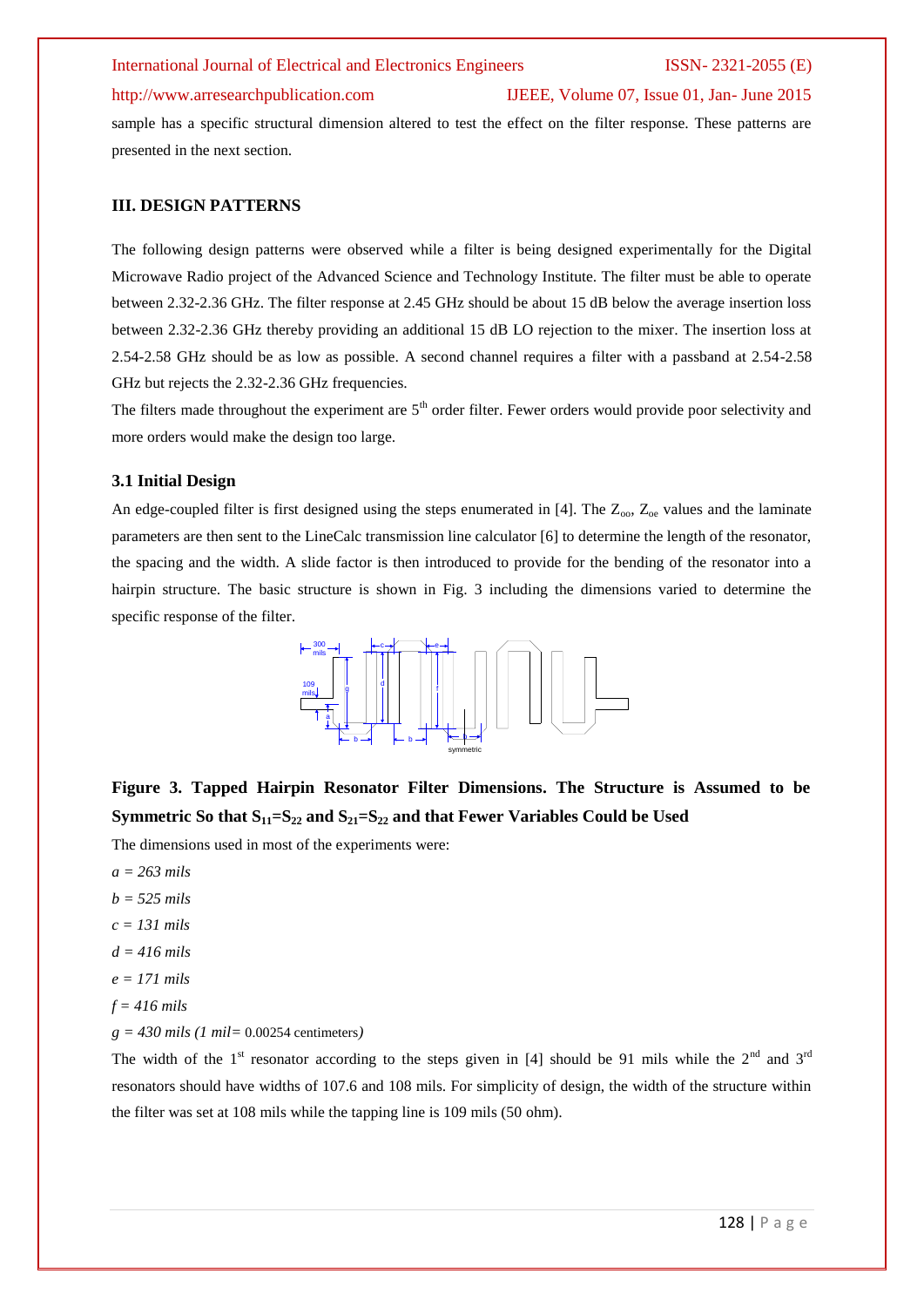http://www.arresearchpublication.com IJEEE, Volume 07, Issue 01, Jan- June 2015

### **3.2 Coupling Resonator Length,** *d*

Holding every variable in Fig. 3 constant except for d, designs were made for  $a = 263$  mils,  $a + 2$  mm,  $a + 4$ *mm,*  $a - 2$  *mm and*  $a - 4$  *mm.* The center frequencies were noted and plotted in Fig. 4. This curve can be a useful reference when designing for the center frequency of the hairpin filter. Note however that this curve is relative to the initial values of parameters *a* to *g*. This means that if we want frequency *x* and this corresponds to coupling resonator length *y* and when the results of the actual test is off the target frequency *x* by  $\Box x$  (because the parameters *a* to *g* are not the same), all we have to do is estimate from the curve the  $\Box$  yneeded to arrive at the desired frequency. Naturally, if the resonator length has been set to the desired frequency and other variables were changed, the center frequency may again change but this is not as severe as the effect of the resonator lengths on the center frequency. These changes can easily be compensated in succeeding design iterations.



**Figure 4.** (a) Curve for the 1<sup>st</sup> Resonator Length. The y-axis Gives the Total Length (i.e.  $g + b +$ *d***).** (b) Curve for the 2<sup>st</sup> and 3<sup>rd</sup> Resonator Lengths. The y-axis Gives the Total Length (i.e.  $d + b$  $+f$  or  $2f + b$ ).

The equations of the of the curves in Fig. 4 are:

1<sup>st</sup> resonator length  $y = 247.3 f_c^2 - 1835.3 f_c + 4345.3$  (1)  $2<sup>nd</sup>$ ,3<sup>rd</sup> resonator length y = 247.3 f<sub>c</sub><sup>2</sup> – 1835.3 f<sub>c</sub> + 4331.15 (2)

### **3.3 Resonator Spacing,** *c* **and** *e*

The rule of thumb used in this design is  $e = c + 1$  mm since more coupling is required in the input matching/resonating element. This assumption allows the manipulation of just one variable instead of two thereby making analysis easier. A more involved experiment can be done to determine the actual response of varying *c* and *e*.

Smaller resonator spacing provide more coupling between adjacent resonators. More signal power is transferred and the resulting filter response is a wider bandwidth as seen in Fig. 5. Ripples are also present of the bandwidth is too wide.

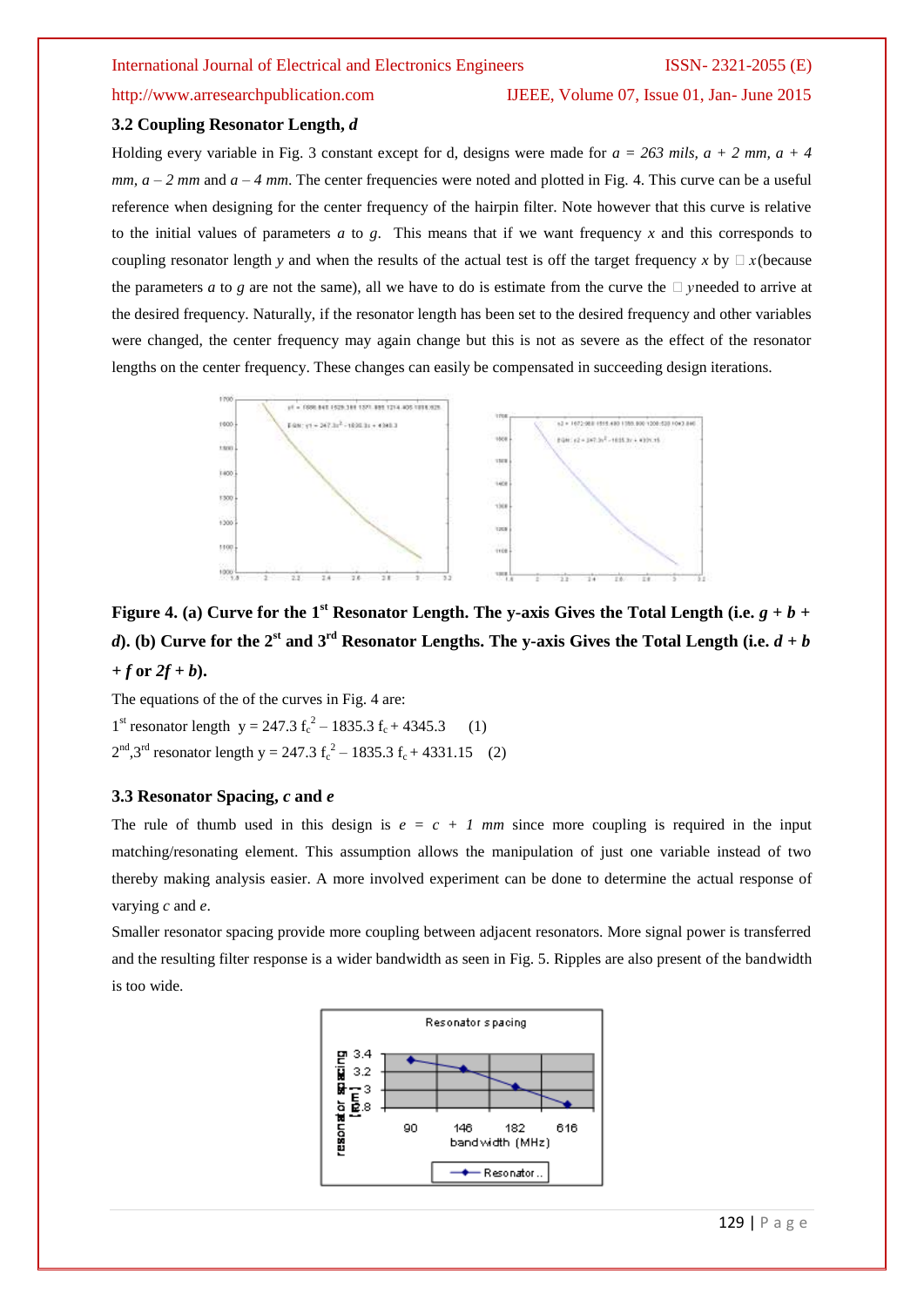### http://www.arresearchpublication.com IJEEE, Volume 07, Issue 01, Jan- June 2015

**Figure 5. Resonator Spacing vs. Bandwidth. The Desired Bandwidth Can be Initially Estimated from this Curve.**

### **3.4 Sliding Factor,** *b*

The sliding factor *b* affects the insertion loss, the center frequency and the possibility of reentrant frequencies. Decreasing *b* lowers the insertion loss, as more signal power is concentrated on the coupling structures instead of being attenuated along a transmission line path. However, if *b* is decreased without holding the total resonator length (given in Fig. 4) constant, then a frequency shift occurs. Also, decreasing *b* drastically may introduce resonator self-coupling, which produces reentrant frequencies [3].

Experiments on decreasing b while keeping all other variables constant were done and the results are frequency shift and varying  $S_{11}$  response.

Experiments on decreasing *b* while keeping the total resonator length constant were also done and the results are slight changes in bandwidth and varying S11 response. This draws a conclusion that by keeping the total resonator length constant, the  $S_{11}$  can be controlled. The effect of the sliding factor on the  $S_{11}$  is more significantly observed when the 1<sup>st</sup> set of sliding factor experiments was performed. It is therefore recommended to vary only the sliding factor *b* to scan for the best  $S_{11}$  response. Adjustments in resonator length can later be done to obtain again the desired center frequency.

### **3.5 Tap Distance,** *a*

The tap distance *a* controls the return loss. Since the tapped hairpin resonator filter is actually a modified edgecoupled filter with matching stubs (see Fig. 2), adjusting *a* is just like adjusting the tuning stub's length to obtain an impedance match. Like most variables, there is an optimal value below and beyond which the response deteriorates. It was observed that other properties of the filter like bandwidth and center frequency are almost not affected when *a* is varied. It was also observed that the insertion loss of the filter decreases as the return loss is increased. The tap distance is therefore the last variable being varied for optimal design.

### **IV. PRACTICAL TECHNIQUES**

To design a hairpin filter, first follow the steps outlined in Section 3.1 of this paper to obtain the initial values of the variables. A prototype filter is then done and tested. The center frequency and bandwidth are then noted.

The center frequency results are compared with the curves of Fig. 4. The total resonator lengths are then adjusted following the explanation given in Sec. 3.2. Using the same technique, the resonator spacing is deduced from the curve of Fig. 5 for the desired bandwidth. Create the next prototype and then test to verify. The resulting center frequency and bandwidth may not be exactly as planned but they should be close the desired values.

In choosing the right sliding factor, the practical technique is to first use an arbitrary sliding factor (*b = 525 mils* in the case of the experiment). Choose the total resonator length for a particular frequency based on Fig. 4. Vary *b* by a constant amount  $(b = 525$  mils  $- 2n$  mm where  $n = 1, 2, 3, ...$  in the case of the experiment) while holding *d*, *f* and *g* constant. The center frequency will surely shift. Choose the response with the best return loss and the least insertion loss. (This part of the design iteration may take 3 prototype boards) This is approximately the correct sliding factor for the filter. Readjust *d*, *f* and *g* using Fig. 4 as basis to obtain the desired center frequency. The change in the insertion loss and return loss will just be slight.